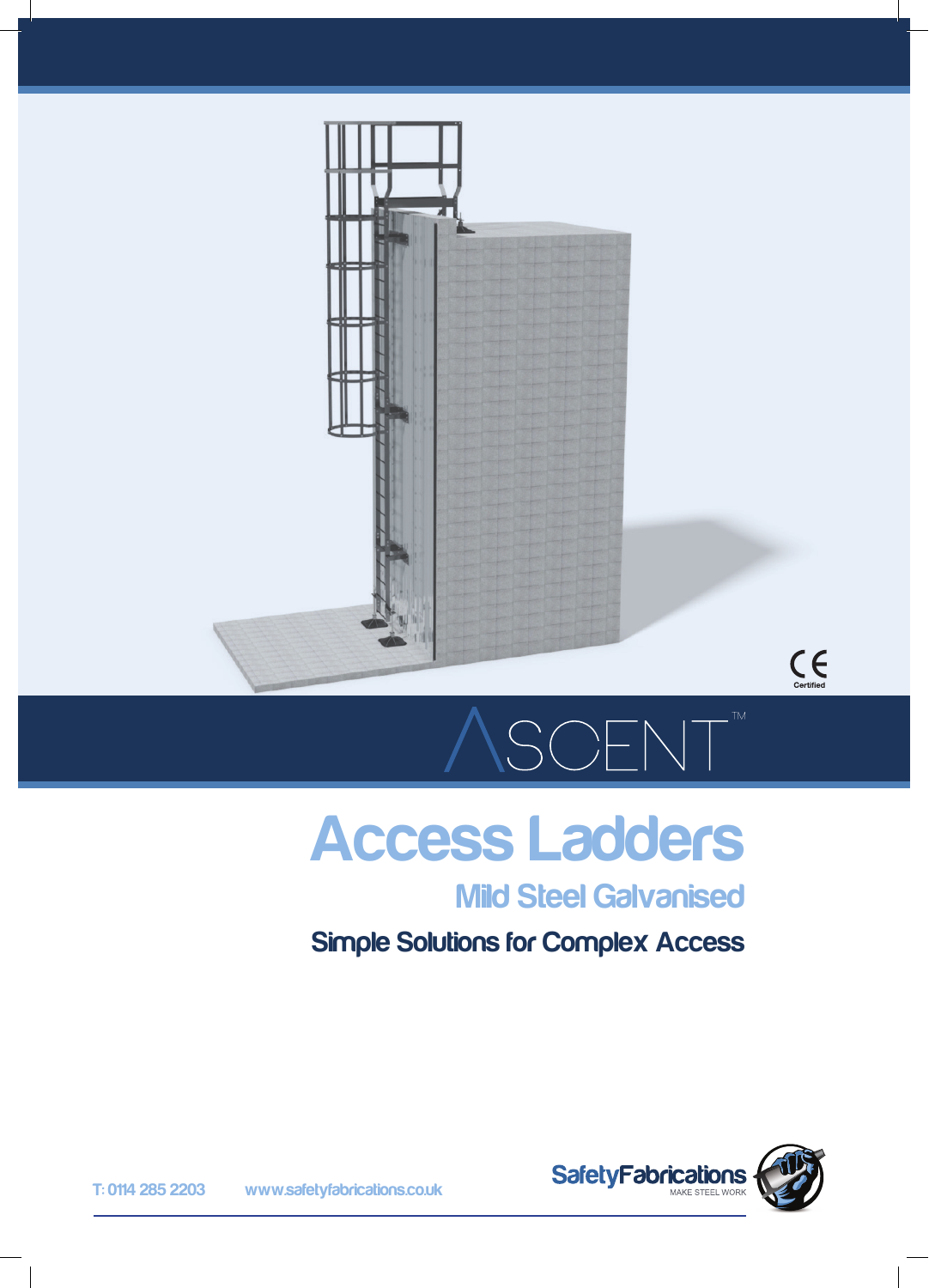## ASCENT<sup>"</sup> Access Ladders

Ascent™ Access Ladders provide a simple access solution to roof or raised flooring height for maintenance and other occasional use.

The Ascent<sup>™</sup> access ladder range is the result of extensive Research & Development. This investment in both design & manufacturing technology has allowed us to create an access ladder system designed in accordance with BS 4211:2005 & A1:2008 and manufactured in accordance with BS EN 1090-1:2009 + A1:2011 & 2:2008. This has produced an accurately manufactured product which is both easy to specify and install.

Our aim has been to create a standard range of "flat pack access ladders". An off the shelf product which will meet the challenges you face when creating safe access at height.

- The Ascent™ Access Ladder range offers on-site adjustment to meet your needs whilst giving the safety and finished appearance of a bespoke product.
- Ascent™ ladders are available with either a simple step through at the head or a platform to clear obstructions with the option of a step down to suit. You can either fit your own fall protection system in accordance with EN 353-1 or Hoops can be supplied from stock where required.
- Ascent™ Ladders can be supplied with either a bracketry fixing kit or with freestanding feet where floor/roof penetration is not possible.
- All Ascent™ products have been approved through the necessary safety and structural calculations and are supplied in compliance with BS EN 1090-1:2009 + A1:2011 & 2:2008 & are CE Marked.

Please see data sheet overleaf for the many options available.



Ladder with step through - no hoops



Hooped Ladder with platform



Ladder with step through & step down - no hoops

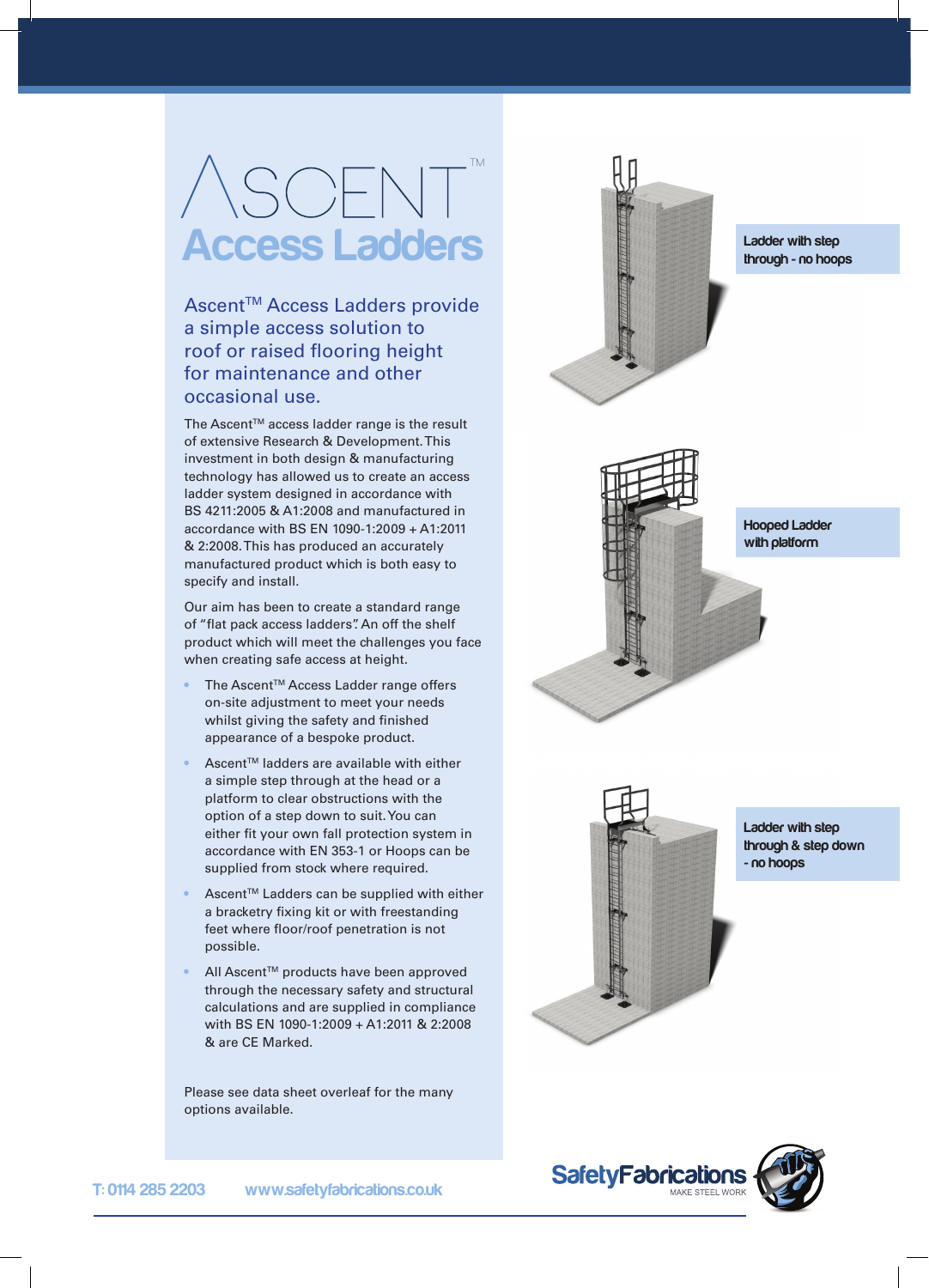## Only three simple details needed to order your CENT<sup>™</sup>Access Ladder





Step obstruction to clear

Down (if required)

Using your measurement **A**, Head **Layout & Base Fixing information we** can identify the components that you require

#### Base Fixing

| Height A (mm) | <b>Rungs</b>   | Height A (mm) | <b>Rungs</b> | Height A (mm) | <b>Rungs</b> |
|---------------|----------------|---------------|--------------|---------------|--------------|
| $0 - 467$     |                | 2237 - 2467   | 9            | 4237 - 4467   | 17           |
| 487 - 717     | 2              | 2487 - 2717   | 10           | 4487 - 4717   | 18           |
| 737 - 967     | 3              | 2737 - 2967   | 11           | 4737 - 4967   | 19           |
| 987 - 1217    | 4              | 2987 - 3217   | 12           | 4987 - 5217   | 20           |
| 1237 - 1467   | 5              | 3237 - 3467   | 13           | 5237 - 5467   | 21           |
| 1487 - 1717   | 6              | 3487 - 3717   | 14           | 5487 - 5717   | 22           |
| 1737 - 1967   | $\overline{7}$ | 3737 - 3967   | 15           | 5737 - 5967   | 23           |
| 1987 - 2217   | 8              | 3987 - 4217   | 16           |               |              |



#### **Mild Steel Galvanised Ascent Ladder**

All Ascent™ Ladder heights are available with either top **step-through** only or **platform**.

All Ascent™ Ladder heights are available with option to either **affix to masonary** at base or supplied with freestanding feet.

**Step Down** also available to suit (if required).

Ascent™ Ladders are 400mm wide and can be supplied with or without safety hoops.

All Ascent™ ladders can be supplied with a range of wall fixing brackets to suit masonry, steel or metal profile cladding.



T: 0114 285 2203 www.safetyfabrications.co.uk